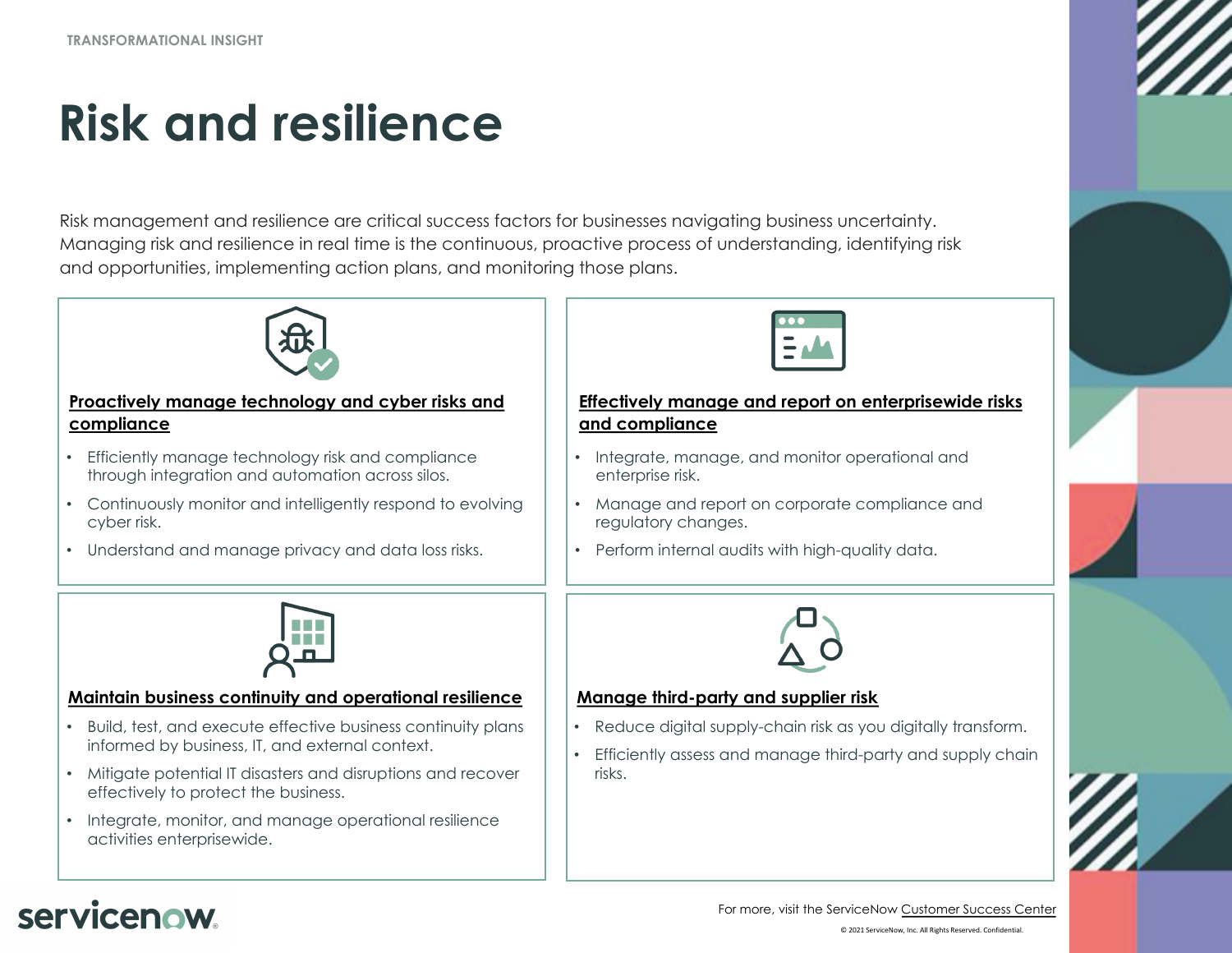## **Mobilize your ESG strategy**

Develop and document formal ESG strategies and workflows. Take these actions to prepare your organization to delive capability:

**Prepare for integrated risk management.** 

- <span id="page-1-0"></span>• **Reinforce expectations for collaboration across silos.** ServiceNow provides the enterprise a single place to collect and analyzes risk information and then manage and automate remediation and reporting. Align incentives and workflows across the two functions to ensure they take advantage of these new capabilities.
- **Ensure the accuracy of IT and business information.** Your teams will need accurate configuration items (CIs) in the ServiceNow CMDB to add business context to risks. Similarly, make sure foundational data like organizational structure and user roles are up to date so automated workflows involve the correct people.
- **Consider how to communicate impact.** Everyone in the enterprise is responsible for keeping the organization secure, but business leaders are unlikely to fully understand how technology, cyber, and privacy risks impact them. Business-relevant risk dashboards will ensure impact is understood.

**Develop plans for automation and continuous monitoring.**  • **Improve vulnerability management processes to enable faster workflows and automation.** ServiceNow lets you to streamline how to assign and manage vulnerability remediation. Make sure to define and document processes for how to assign ownership of remediation and your process for requesting and approving exceptions. Look for opportunities to improve your processes to take advantage of greater data integration and automated workflows.

- **Map out processes for continuous monitoring of cyber risks.** Define roles and responsibilities between risk, security, and IT for identifying risks, surfacing vulnerabilities, patching vulnerabilities, and verifying that risks are resolved. Understand handoffs between teams.
- **Strive for privacy by design. Incorporate privacy safeguards as early as possible into your product development lifecycle.** Determine when your employees can—and should—access data, and implement controls at that point.
	- **Create forward-looking privacy policies and controls.** With the regulatory landscape changing so quickly, it's not efficient—or even possible—to manually change privacy controls in response. Create a simple, intuitive, and automated system for data privacy controls.

# servicenow.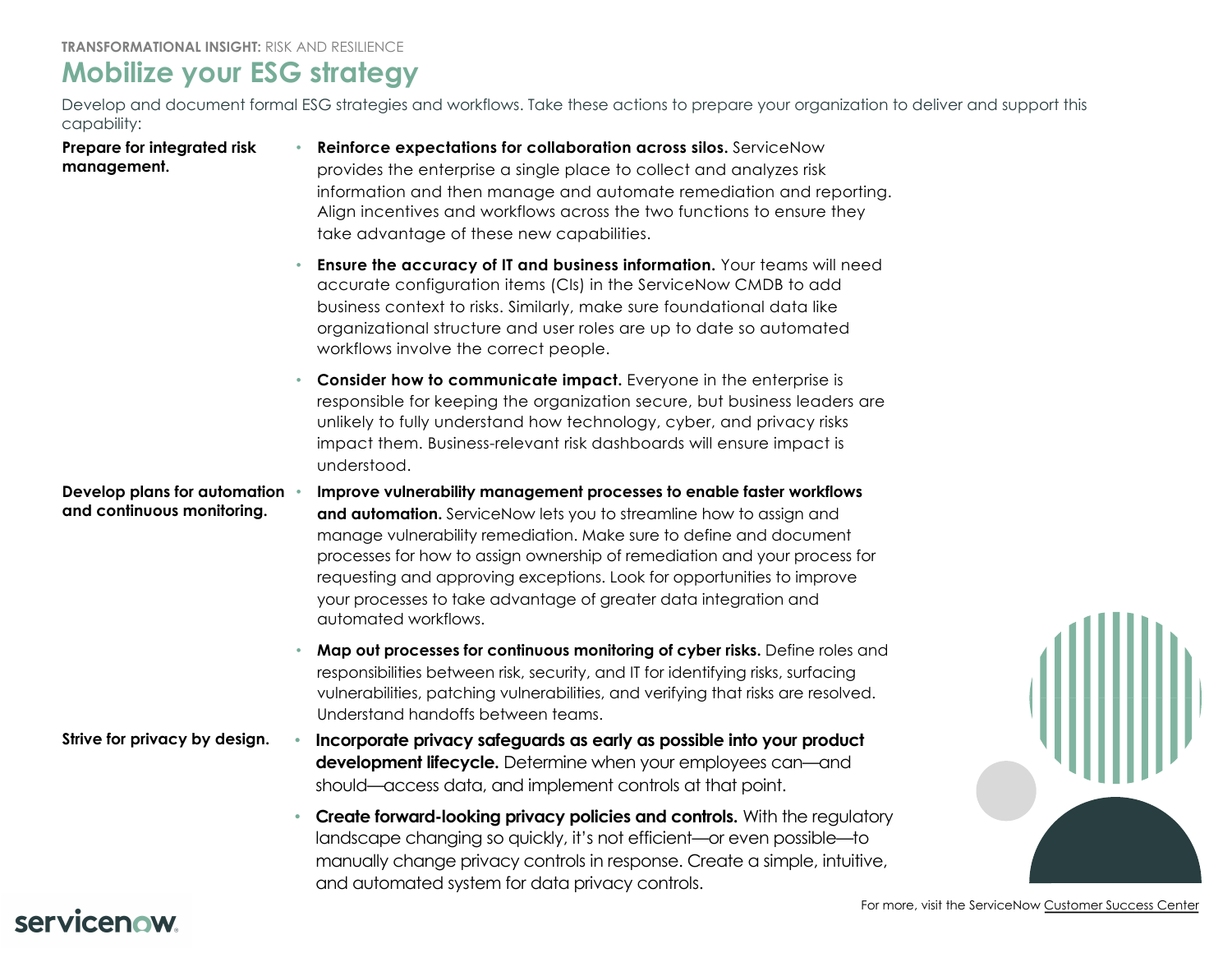# **Effectively manage and report on enterprisewide risk and complic**

Modernize governance, risk, and compliance in support of digital transformation. Take these actions to prepare your o and support this capability:

| Prepare to standardize and<br>integrate disparate risk,<br>governance, and<br>compliance processes. | Inventory and review risk management processes across your enterprise. It is<br>likely many risk management processes currently operate in siloes. Prepare<br>to standardize and integrate these processes by understanding the different<br>processes for risk assessments, reporting, and policy exceptions.                                                                                        |                 |
|-----------------------------------------------------------------------------------------------------|-------------------------------------------------------------------------------------------------------------------------------------------------------------------------------------------------------------------------------------------------------------------------------------------------------------------------------------------------------------------------------------------------------|-----------------|
|                                                                                                     | Plan how to manage change and get stakeholder buy-in. As you<br>standardize into a single integrated risk framework, have plan to ensure<br>adoption of new enterprise-wide processes.                                                                                                                                                                                                                |                 |
|                                                                                                     | Build a solid foundation for the risk management program. There should be<br>strong executive sponsorship, a shared understanding of risk across your<br>enterprise, and clarity on the goals of your risk management program with<br>specific objectives and goals.                                                                                                                                  |                 |
| <b>Rationalize and consolidate</b><br>your controls.                                                | <b>Update the organizations' controls.</b> Make sure every control supports your<br>business objectives, that the control is effective, and confirm there isn't<br>another control option that would be more effective, simpler, or more<br>efficient. Aim for a holistic view but, if this is too resource intensive, focus on<br>controls for your highest-risk and most critical business process. |                 |
|                                                                                                     | Unify the enterprise control framework. Regulatory frameworks (e.g., SOX,<br>HIPAA, GDPR, and PCI) have common, repeated controls. Don't maintain<br>independent sets of the controls. Consolidate controls across multiple<br>frameworks into a single set of controls to simplify control management and<br>testing.                                                                                |                 |
| Refresh your policies.                                                                              | Normalize and consolidate your policies before your IRM implementation. A<br>good integrated risk management (IRM) program is defined by the<br>requirements established in your organization's policies. Also take the<br>opportunity to make sure your policies are written in plain language that<br>everyone can understand.                                                                      |                 |
| Help your audit team<br>maximize the value of high-<br>quality data.                                | Invest in data and analytics training for your audit staff. Help the entire team<br>understand and "speak data as a common language," including audit<br>leadership.                                                                                                                                                                                                                                  |                 |
|                                                                                                     | Update audit planning processes to take advantage of real-time data.<br>Consider using risk information to make real-time audit plan changes and<br>design a planning process that builds in flexibility to respond to new risk<br>information in the moment.                                                                                                                                         | For more, visit |

## servicenow.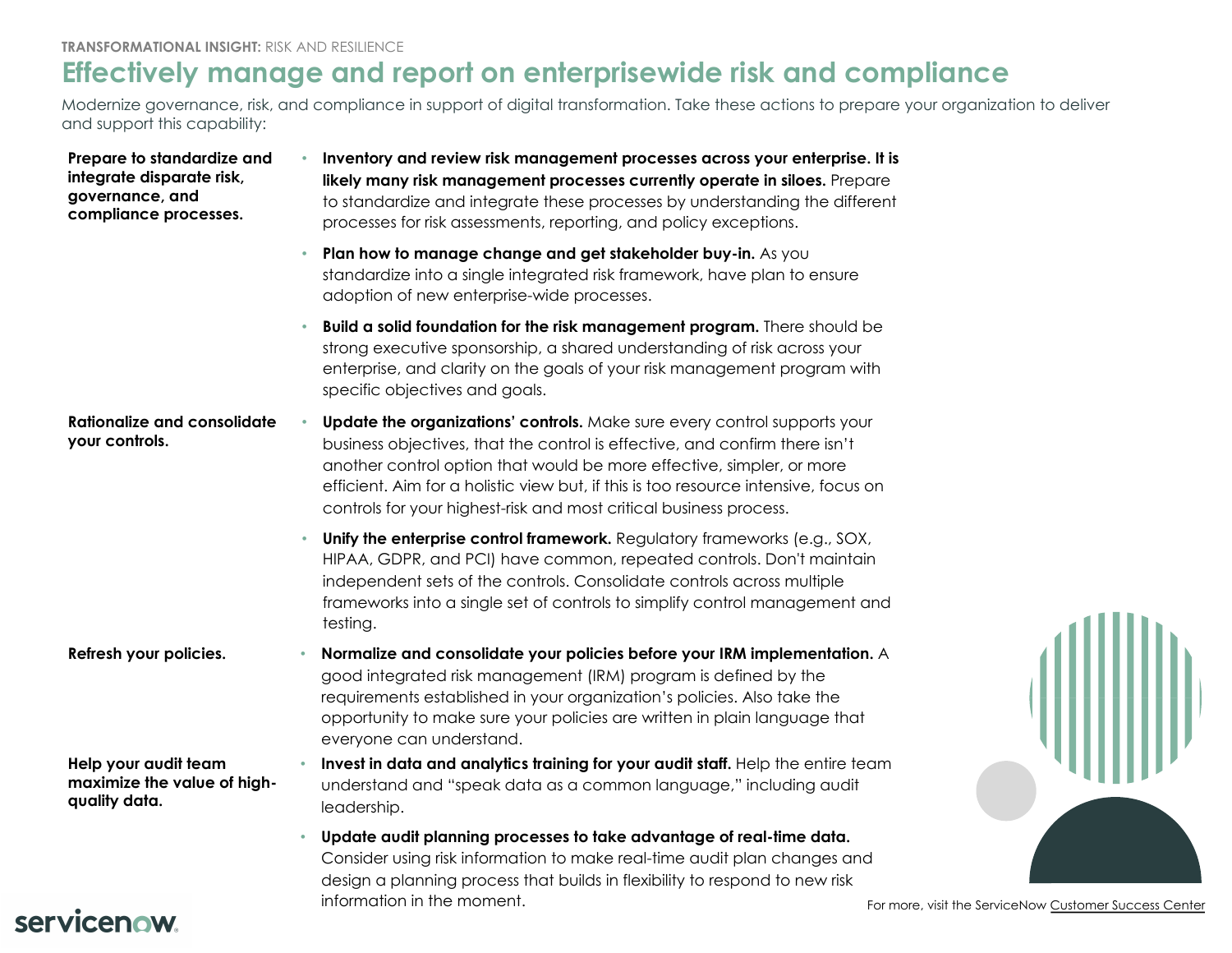## <span id="page-3-0"></span>**Maintain business continuity and operational resilience**

Take these actions to prepare your organization to deliver and support your organization's ability to detect, prevent, re from operational disruptions:

| Assess your entire lifecycle of<br>resilience-from business<br>impact analysis to crisis<br>response and recovery. |           | <b>Expand plans beyond technology.</b> Resilience and business continuity plans<br>are often overly focused on systems and tools. Make sure your plans cover<br>not just technology but the suppliers, facilities, and people required to<br>support critical business services.                                                                                                                                                                |
|--------------------------------------------------------------------------------------------------------------------|-----------|-------------------------------------------------------------------------------------------------------------------------------------------------------------------------------------------------------------------------------------------------------------------------------------------------------------------------------------------------------------------------------------------------------------------------------------------------|
|                                                                                                                    |           | Assess your crisis management plans. Clearly define the roles and<br>responsibilities assigned to named individuals. You should also have a system<br>and documented processes for communicating and making decisions in<br>the event that your regular lines of communication go down.                                                                                                                                                         |
| Plan to test your business<br>continuity and crisis<br>management plans.                                           |           | Conduct scenario exercises to prepare for a crisis. Exercises help employees<br>know what needs to be done during a crisis and help identify flaws or gaps<br>in your plans.                                                                                                                                                                                                                                                                    |
| <b>Expand your plans for digital</b><br>transformation to build<br>resilience.                                     |           | <b>Invest in IT modernization.</b> "Resilience leaders" report that digital technology<br>and solutions are crucial for driving resilience. These investments include<br>workflow automation, data management systems, mobile, machine learning<br>and AI, and real-time risk analysis, cybersecurity, and predictive analytics.                                                                                                                |
| Invest in a culture of<br>resilience.                                                                              | $\bullet$ | Consider a chief resilience officer role. For most large organizations,<br>resilience is either the responsibility of the chief risk officer or is made a<br>shared responsibility of the CIO, CHRO, and COO. A dedicated role for<br>resilience provides the the remit and resources to focus on resilience as an<br>enterprisewide priority.                                                                                                  |
|                                                                                                                    |           | Assign business ownership for resilience risks. A successful resilience posture<br>requires clear lines of authority and clarity about who owns the risk. Business<br>processes are the main priority of operational resilience, so the owners of<br>those processes, not IT, should be the primary decision-makers.                                                                                                                            |
|                                                                                                                    |           | Evaluate the business case for hiring resilience specialists. To bolster their<br>resilience, organizations are hiring specialists in business continuity, disaster<br>recovery, crisis management physical security, and operational risk<br>management. Some organizations are taking it a step further, filling<br>nontraditional roles like auxiliary or remote teams that can respond<br>immediately to emergencies to prevent disruption. |

## servicenow.